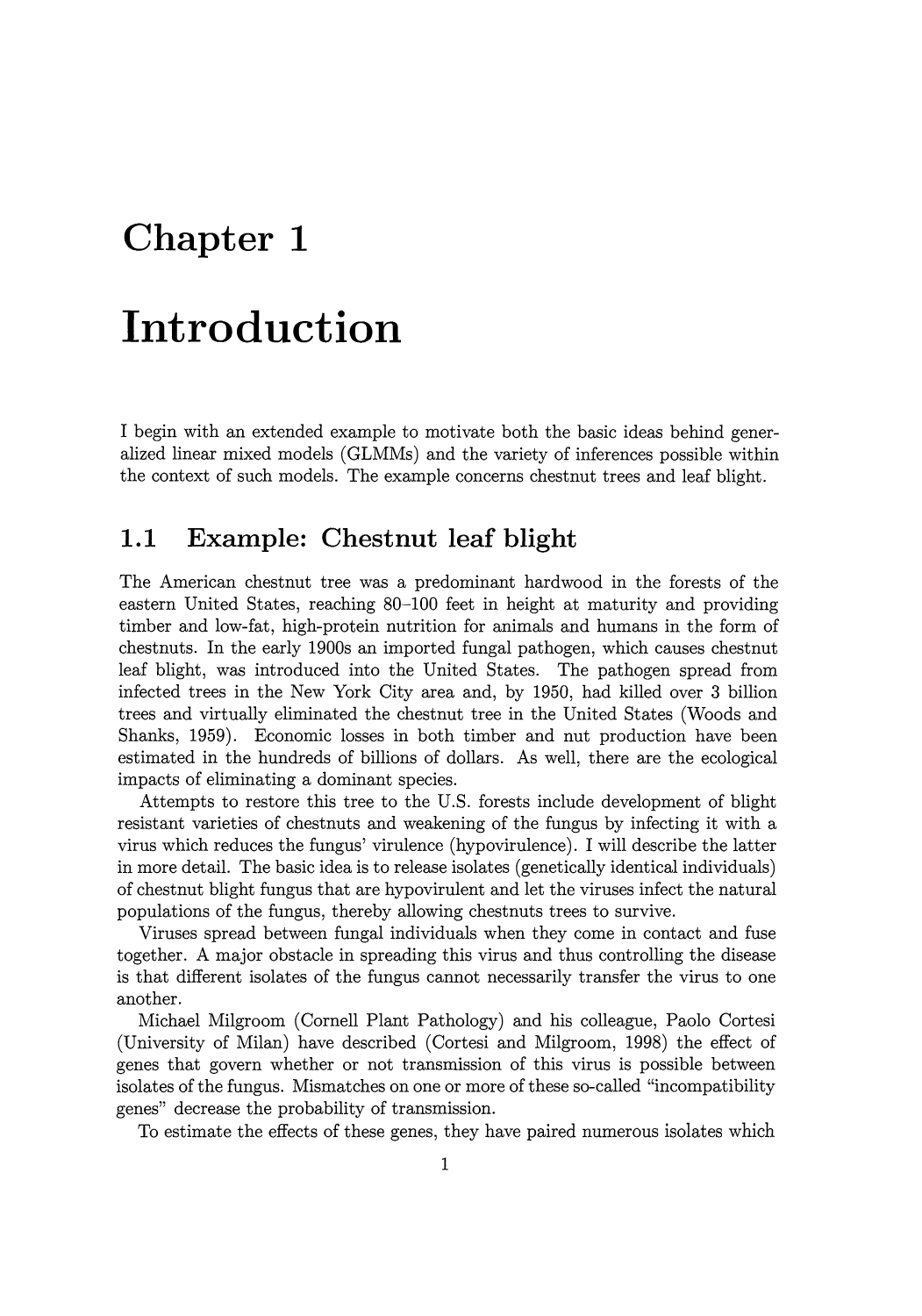differ on the first gene only, the second gene only, the first and the second gene, etc. For each combination of isolates they have averaged about 30 attempts and record a binary response of whether or not the attempt succeeded in transmitting the virus.

Questions of interest include whether pre-identified genes actually do have an influence on transmission of the virus (and if so, to what degree), whether there are other, as yet unidentified, genes which might affect transmission, and whether transmission is symmetric. By symmetry of transmission we mean the following: suppose the infected fungus is type b at the locus for the first gene and the noninfected isolate (which we are trying to infect) is type B. The two isolates are the same at the other five loci. Is the probability of transmission the same as when using a type B to try to infect a type b?

#### **a. A model**

Let us begin by defining basic notation and a starting point for a probit model. Let  $Y_i$  be a binary indicator which is 1 if a transmission attempt is successful and 0 otherwise. We make the following assumptions:

(1.1) 
$$
Y_i \sim \text{indep. Bernoulli}(p_i),
$$

$$
p_i = \Phi\left(\mu + \sum_s \beta_s \text{MCH}_{is} + \sum_s \gamma_s \text{ASY}_{is}\right),
$$

where  $\Phi(\cdot)$  is the standard normal c.d.f.,  $MCH_{is} = 1$  if there is a mismatch at locus *s* for pairing *i* and 0 otherwise, and  $\text{ASY}_{is} = \frac{1}{2}$  if there is a mismatch at locus *s* in pairing i with a *b* donor,  $-\frac{1}{2}$  if there is a mismatch at locus s pairing i with a *B* donor and 0 if there is no mismatch.

Under this coding of the covariates,  $\beta_s$  is the effect of a mismatch at gene s (averaged over the two types of donors and on the scale of  $\Phi^{-1}[p]$ ) and  $\gamma_s$  is the difference in transmission probabilities between the donor types when there is a mismatch  $(b \text{ versus } B)$ .

#### **i. Basic elements of the model**

Several observations (some obvious) about the model are worth pointing out at this juncture since they foreshadow more detailed developments later.

- The model is nonlinear in the parameters.
- However,  $\Phi^{-1}(p_i)$  is a linear model in the parameters. This is often called the *linear predictor* portion of the model.
- The inverse standard normal c.d.f. in the model serves as a *link* between the response and the predictors.
- Some form of inverse c.d.f. is natural to use as the "link function" since it expands the  $(0, 1)$  range of the probabilities,  $p_i$ , to the whole real line.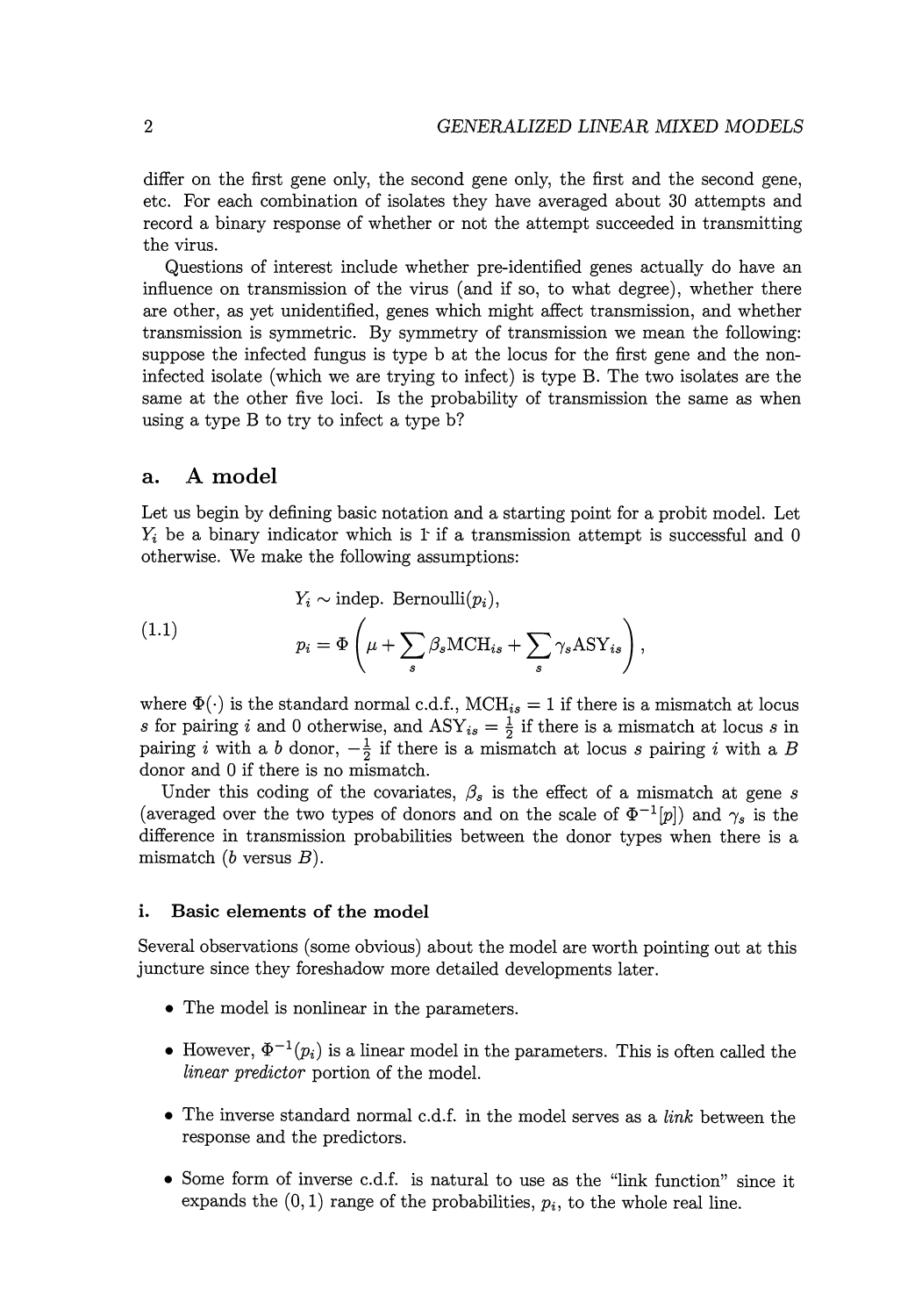#### *INTRODUCTION* 3

• The model, which can be thought of as a model for  $\Phi^{-1}(p_i)$  is quite different from transforming the actual data,  $Y_i$ , with  $\Phi^{-1}(Y_i)$ .  $Y_i$  takes on only the values 0 and 1, for which  $\Phi^{-1}(Y_i)$  is  $-\infty$  or  $\infty$ .

#### **ii. Using the model**

If were are interested in whether there is asymmetry of transmission, that is, if the probability of transmission depends on the donor type when there is a mismatch, we can formulate this hypothesis as

$$
\mathcal{H}_0: \gamma_s = 0 \qquad \forall s.
$$

Since model (1.1) is simply a probit regression model, a standard method of testing this hypothesis is with a likelihood ratio test. The log likelihood for the model is straightforward to write down and numerically maximize. The model including the  $\gamma_s$  has a maximized log likelihood of  $-955.303$  with 13 parameters  $(\mu,$  the six  $\beta_s$  and the six  $\gamma_s$ ), whereas the maximized log likelihood for the model restricting the  $\gamma_s$  to all be zero is  $-1116.639$  with 7 parameters. Twice the difference of these maximized log likelihoods forms the usual test statistic, which, applying the usual large sample theory, is distributed approximately as a chi-square with 6 degrees of freedom.

This gives the likelihood ratio test as

(1.2) 
$$
-2 \log l = -2(-1116.639 + 955.03) = 323.218,
$$

$$
p\text{-value} = P\{\chi_6^2 > 323.218\} \approx 0,
$$

so we can soundly reject the null hypothesis and conclude there is asymmetric transmission.

#### **b. Threshold model**

A common model in genetics for describing the presence or absence of a trait is the threshold model (Falconer, 1965). This arises from assuming that a large number of genes each have a small and additive effect and when the cumulative effect exceeds a threshold the trait is present in an individual. As before, let  $Y = 1$  if the trait is present, and 0 otherwise. Let  $x' \beta$  represent either genetic or nongenetic fixed effects for an underlying latent variable and let  $\varepsilon$  be the genetic effect not captured in  $\mathbf{x}'\mathbf{\beta}$ . Since we are modeling an unobservable, latent trait, there is an overparameterization that can be resolved (Manski, 1988) by choosing the threshold to be zero and the error term to have variance 1. The model thus has *Y* equal to 1 when  $x' \beta + \varepsilon > 0$ .

Appealing to the central limit theorem gives an approximately normally distributed  $\varepsilon$  and the probit model:

(1.3)  
\n
$$
P{Y = 1} = P{x'\beta + \varepsilon > 0}
$$
\n
$$
= P{-\varepsilon < x'\beta}
$$
\n
$$
= \Phi(x'\beta).
$$

This genesis of the probit model gives a bit of justification for its use in this example over the more commonly used logit model.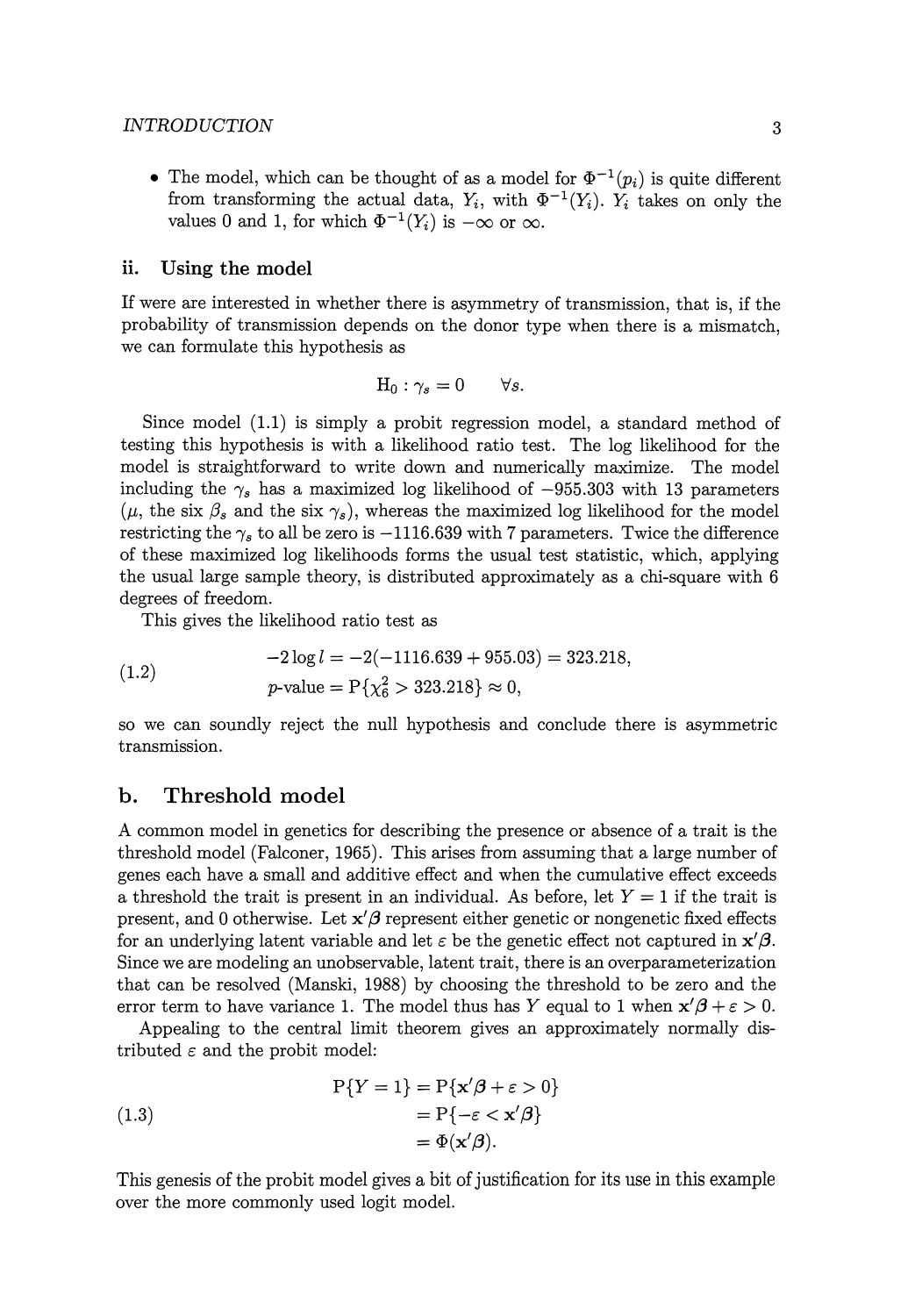#### **c. Correlations in the chestnut blight example**

Different isolates of the fungus were used in the experiments that were the same on the six incompatibility genes but differed with regard to other genes. This raises a serious complication in the model since all transmission attempts using the same isolate will share those "other" genes, which may affect the transmission probabilities. If so, all of those transmission attempts will be correlated, probably invalidating the calculations leading to (1.2). To begin, we might model the effects associated with each isolate as being selected from a normal distribution.

First we need to enlarge the notation somewhat to more clearly describe the possible correlation. Let  $Y_{ijk} = i$ th observation from an attempted infection from the jth isolate (the donor) to the kth isolate (the recipient). Further let  $\mathbf{x}_{ijk}$  be the column vector of covariates (like MCH and ASY) for  $Y_{ijk}$ . A reasonable model using the threshold formulation might then be

(1.4) 
$$
P\{Y_{ijk} = 1 | \mathbf{u}\} = P\{\mathbf{x}'_{ijk}\boldsymbol{\beta} + u_{1j} + u_{2k} + \varepsilon_{ijk} > 0\},\
$$

where the  $u_{1j}$  represent the (random) effects of the donor isolate and the  $u_{2k}$  represent the (random) effects of the recipient isolate (which could well be different than the donor effects) and the vertical bar indicates that the probability is conditional on the value of the random effect vector **u.** 

This yields

$$
(1.5) \t\t\t P{Y_{ijk} = 1|\mathbf{u} = \Phi\left(\mathbf{x}'_{ijk}\boldsymbol{\beta} + u_{1j} + u_{2k}\right)}
$$

Several remarks are in order about this model:

- The model is conditionally specified by assuming that, if the genetics were known, we would incorporate them like we did the fixed effects.
- In fact, since they *are* genetic effects, just like MCH and ASY (which went into the fixed effects portion of the model), it is quite reasonable to have them enter the model in exactly the same fashion as do those effects. Said another way, if we believe that MCH and ASY should enter the linear predictor then so should the random effects.
- Because of the conditional specification, almost all calculations are most naturally performed by starting from the conditional distribution and then calculating any needed marginal quantities of interest.

## **1.2 Consequences of introducing random factors**

What are the consequences of introducing the random effects **u** into (1.5)? We consider now the marginal mean and the correlation structure.

#### **a. On the mean**

The marginal mean is easiest to calculate using the equivalence of the probit model to the threshold model in (1.4). Using the threshold representation and iterated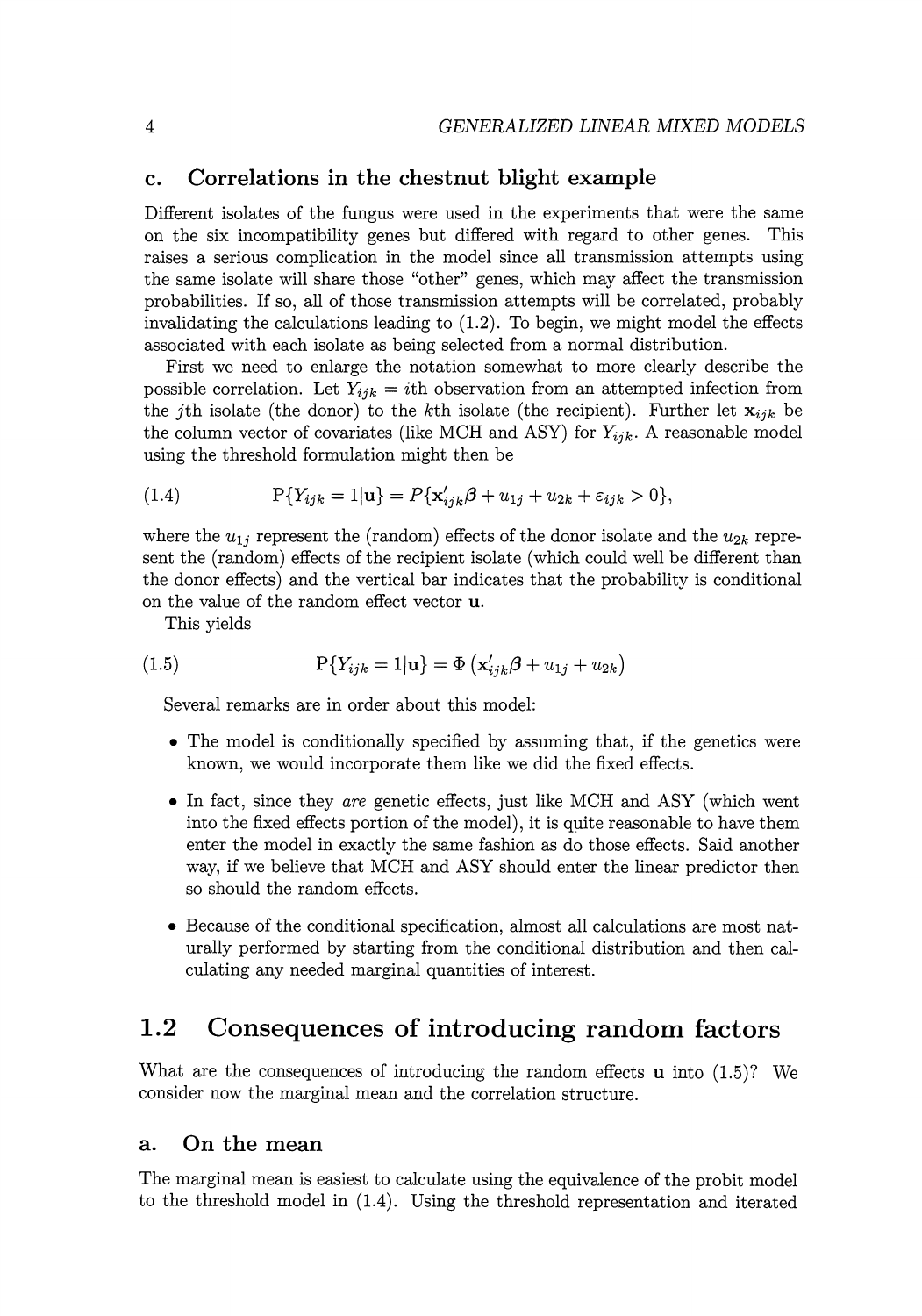expectation we have

(1.6)  
\n
$$
\begin{aligned}\n\mathbf{E}[Y_{ijk}] &= \mathbf{E} [\mathbf{E}[Y_{ijk}|\mathbf{u}]] \\
&= \mathbf{E} [\mathbf{P}\{Y_{ijk} = 1|\mathbf{u}\}] \\
&= \mathbf{E} [\mathbf{P}\{\mathbf{x}'_{ijk}\boldsymbol{\beta} + u_{1j} + u_{2k} + \varepsilon_{ijk} > 0|\mathbf{u}\}] \\
&= \mathbf{P}\{\mathbf{x}'_{ijk}\boldsymbol{\beta} + u_{1j} + u_{2k} + \varepsilon_{ijk} > 0\},\n\end{aligned}
$$

this last equality holding because the expected value of the conditional probability is the unconditional probability. Rearranging (1.6) we obtain

(1.7) 
$$
\begin{aligned} \mathbf{E}[Y_{ijk}] &= \mathbf{P}\{-(u_{1j} + u_{2k} + \varepsilon_{ijk}) < \mathbf{x}'_{ijk}\boldsymbol{\beta}\} \\ &= \mathbf{P}\{W < \mathbf{x}'_{ijk}\boldsymbol{\beta}\}, \end{aligned}
$$

where W is defined as  $-(u_{1j} + u_{2k} + \varepsilon_{ijk})$ . Recall that we have taken  $\varepsilon_{ijk} \sim \mathcal{N}(0, 1)$ and, if we make the assumptions that the  $u_{1j}$  and  $u_{2k}$  are independently and normally distributed with means zero and variances of  $\sigma_1^2$  and  $\sigma_2^2$ , (respectively) then we have  $W \sim \mathcal{N}(0, 1 + \sigma_1^2 + \sigma_2^2)$ . Finally this gives us the marginal mean as

$$
E[Y_{ijk}] = P\{W < \mathbf{x}'_{ijk}\beta\}
$$
\n
$$
= P\left\{W/\sqrt{1 + \sigma_1^2 + \sigma_2^2} < \mathbf{x}'_{ijk}\beta/\sqrt{1 + \sigma_1^2 + \sigma_2^2}\right\}
$$
\n
$$
= P\left\{Z < \mathbf{x}'_{ijk}\beta/\sqrt{1 + \sigma_1^2 + \sigma_2^2}\right\}
$$
\n
$$
= \Phi\left(\mathbf{x}'_{ijk}\beta/\sqrt{1 + \sigma_1^2 + \sigma_2^2}\right)
$$
\n
$$
\equiv \Phi\left(\mathbf{x}'_{ijk}\beta^*\right),
$$

where we have defined  $\beta^* = \beta / \sqrt{1 + \sigma_1^2 + \sigma_2^2}$ .

This result has important ramifications. First, unlike linear mixed models, in which the conditional (on the random effects) and marginal means are the same, here they are different. Hence it is quite important to distinguish in interpretations whether we are discussing the marginal or conditional mean. This lack of equality of the two means is a characteristic of the nonlinear model, and is not due to the non-normality of the distribution for the data. Interestingly, the form of the mean is a probit model either conditionally or marginally. This, it turns out, is a special situation that does not hold in general, even for closely related models such as the logit model. Finally the regression coefficients for the marginal mean are *attenuated*  as compared to the conditional mean. More precisely they are smaller by the factor  $\sqrt{1 + \sigma_1^2 + \sigma_2^2}.$ 

#### **b. On the variance-covariance structure**

One of the main reasons for considering models with random effects is that it is a convenient way to specify a correlated data model. I illustrate this by calculating the correlation of two observations sharing both the same donor and same recipient isolate (calculations of correlations of observations sharing only one of the random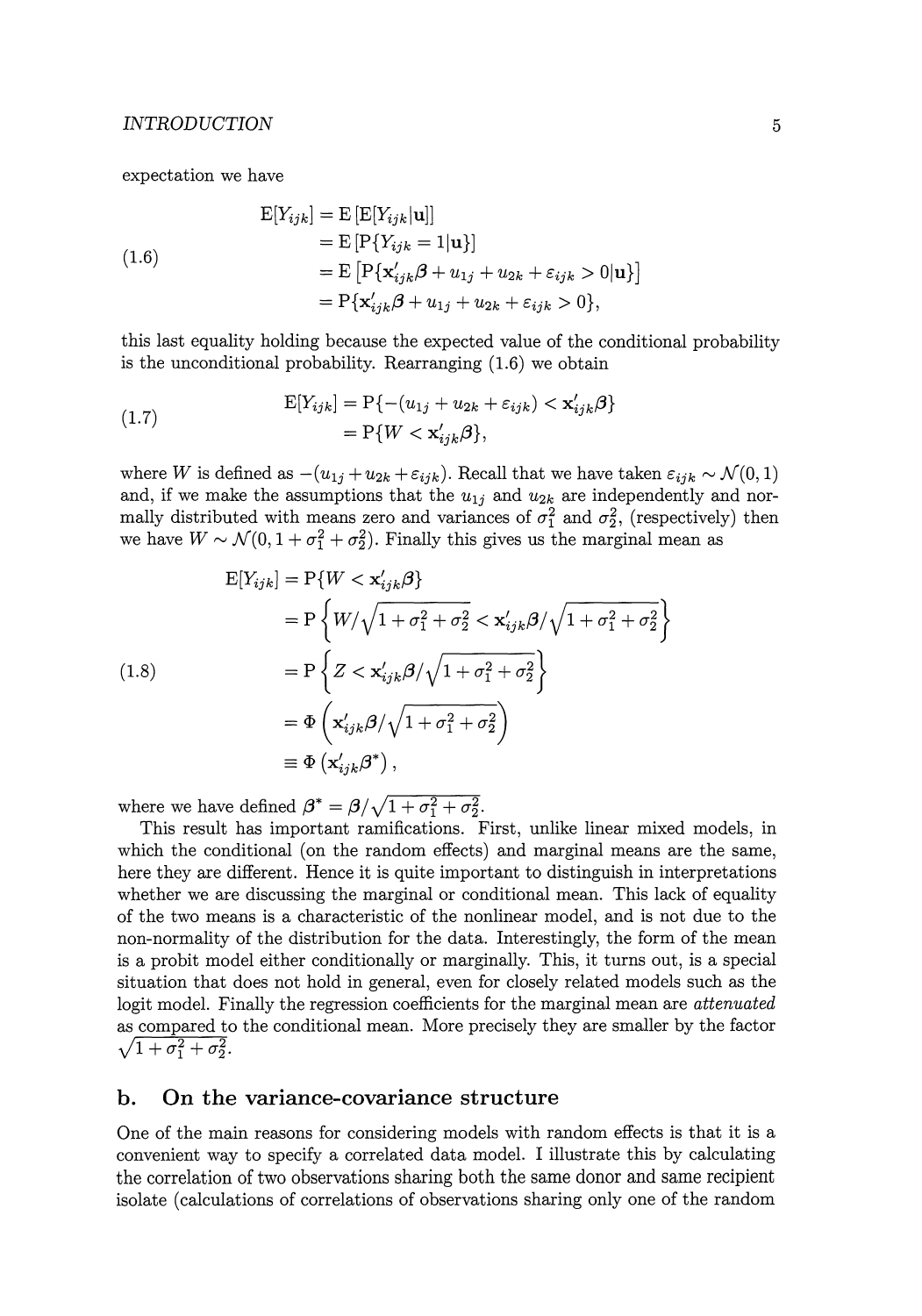|                    |      |      | ρ                    |      |      |
|--------------------|------|------|----------------------|------|------|
| $\boldsymbol{\mu}$ | ∩    | 0.3  | 0.5                  | 0.7  | 0.9  |
| $\overline{0}$     | 0.00 |      | $0.19$ $0.33$ $0.49$ |      | 0.72 |
| 1                  | 0.00 |      | $0.16$ $0.31$        | 0.47 | 0.71 |
| 2                  | 0.00 | 0.10 | $0.23$ 0.43          |      | 0.70 |
| 3                  | 0.00 | 0.04 | 0.14                 | 0.36 | 0.68 |

TABLE 1.1. *Correlations for a probit model* 

effects are similar). First I calculate  $E[Y_{ijk}Y_{ljk}]$ . Again this is straightforward using iterated expectations:

(1.9)  
\n
$$
\begin{aligned}\n\mathbf{E}[Y_{ijk}Y_{ljk}] &= \mathbf{E}\left[\mathbf{E}[Y_{ijk}Y_{ljk}|\mathbf{u}]\right] \\
&= \mathbf{E}\left[\mathbf{E}[Y_{ijk}|\mathbf{u}]\mathbf{E}[Y_{ljk}|\mathbf{u}]\right] \\
&= \mathbf{E}\left[\mathbf{P}\{Y_{ijk} = 1|\mathbf{u}\}\mathbf{P}\{Y_{ljk} = 1|\mathbf{u}\}\right] \\
&= \mathbf{E}\left[\Phi(\mathbf{x}'_{ijk}\boldsymbol{\beta} + u_{1i} + u_{2j})\Phi(\mathbf{x}'_{ljk}\boldsymbol{\beta} + u_{1i} + u_{2j})\right].\n\end{aligned}
$$

If we now let  $W = u_{1i} + u_{2j}$  so that  $W \sim \mathcal{N}(0, \sigma_1^2 + \sigma_2^2)$ , we can complete the calculation as

(1.10)  
\n
$$
\mathcal{E}[Y_{ijk}Y_{ljk}] = \mathcal{E}\left[\Phi(\mathbf{x}'_{ijk}\boldsymbol{\beta} + W)\Phi(\mathbf{x}'_{ljk}\boldsymbol{\beta} + W)\right]
$$
\n
$$
= \int_{-\infty}^{\infty} \Phi(\mathbf{x}'_{ijk}\boldsymbol{\beta} + \tau z)\Phi(\mathbf{x}'_{ljk}\boldsymbol{\beta} + \tau z)\phi(z)dz,
$$

where  $\tau = \sqrt{\sigma_1^2 + \sigma_2^2}$  and  $\phi(\cdot)$  is the standard normal p.d.f.

Thus, sharing of the random effects introduces a positive association among the observations. This is perhaps easiest to think about using the threshold representation (1.3). The threshold model is a linear mixed model on the probit scale and we can calculate the usual correlation (Searle et al., 1992) of two observations sharing both random effects as  $\rho = (\sigma_1^2 + \sigma_2^2)/(1 + \sigma_1^2 + \sigma_2^2)$ , the 1 appearing because the error term in the threshold model has unit variance. How does this translate into an association for the binary variables? Although correlation is not the most natural measure of association for binary variables, it is an easily understood measure. Using  $(1.8)$ ,  $(1.10)$  and the usual formula for a correlation, Table 1.1 gives the correlations for various values of  $\rho$  and  $\mu = \mathbf{x}'_{ijk}\boldsymbol{\beta} = \mathbf{x}'_{ijk}\boldsymbol{\beta}$  (assumed to be equal for simplicity).

There is a fairly close correspondence between the value of  $\rho$  and the induced correlation and  $\mu$  has a modest influence on the correlation as well.

#### c. **On the likelihood**

Calculation of the likelihood also proceeds by first writing down the conditional density of Y given **u** and then calculating the marginal density. The elements of Y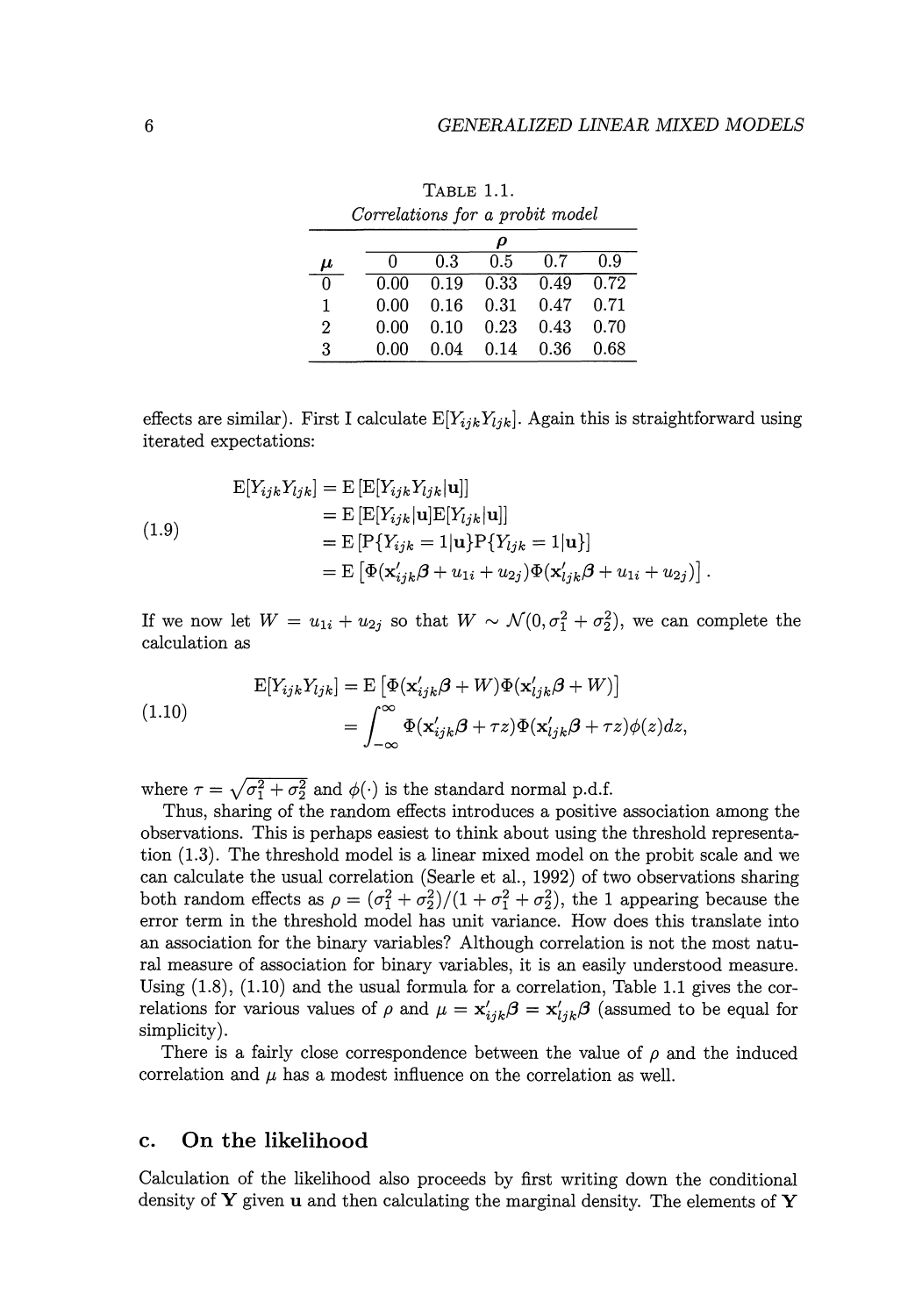are assumed to be independent given  $\bf{u}$  so the conditional density is given by

(1.11) 
$$
f_Y(\mathbf{y}|\mathbf{u}) = \prod_{i,j,k} \Phi(\mathbf{x}'_{ijk}\boldsymbol{\beta} + u_{1i} + u_{2j})^{y_{ijk}} \times [1 - \Phi(\mathbf{x}'_{ijk}\boldsymbol{\beta} + u_{1i} + u_{2j}]^{1-y_{ijk}},
$$

so that the likelihood is given by

(1.12) 
$$
f_Y(\mathbf{y}) = \int f_Y(\mathbf{y}|\mathbf{u}) f_u(\mathbf{u}) d\mathbf{u}.
$$

Unfortunately, the dimension of **u** for the chestnut blight example is over 200. Further, the data do not separate into independent clusters, so the dimension of the integral required to calculate the likelihood cannot easily be reduced. This is one of the central problems with likelihood analysis of generalized linear mixed models.

What remedies might there be to deal with this computational intractibility? Possibilities include:

- Find some way to calculate or approximate the 200+ dimensional integral,
- Consider models which do not give such difficult likelihoods, or
- Change the estimation technique to something that is not so difficult to compute.

All of these approaches have been tried and we revisit them in later chapters, especially Chapters 6, 7 and 8.

### **1.3 Testing for other genetic effects**

For now we will bypass the computational details and consider another question of interest for this problem. Namely, whether genes other than the six identified are contributing to the transmission probability.

If there are no other genes affecting the transmission of the virus, then all isolates with a given set of fixed effects will behave the same. On the other hand, if other genes are affecting transmission, then all observations associated with a particular isolate (as a recipient or as a donor, depending on what is affected) will be correlated. This will show up as a nonzero random effect for donors and/or recipients. The null hypothesis of no other genetic effects can thus be stated as

$$
H_0: \sigma_1^2=\sigma_2^2=0.
$$

This null hypothesis is interesting for two reasons. First, the hypothesis is naturally phrased in terms of the variances, not the means, and second, the genetic theory requires both to be zero simultaneously to prove the point.

Suppose we reject  $H_0$ . How could we go about finding the genes that control incompatibility? We might look at the isolates that have the most extreme values of  $u_{1i}$  or  $u_{2i}$  to see if we could identify the newly found genes affecting transmission. To do so we would want to calculate predicted values of the  $u_{1i}$  or  $u_{2j}$ .